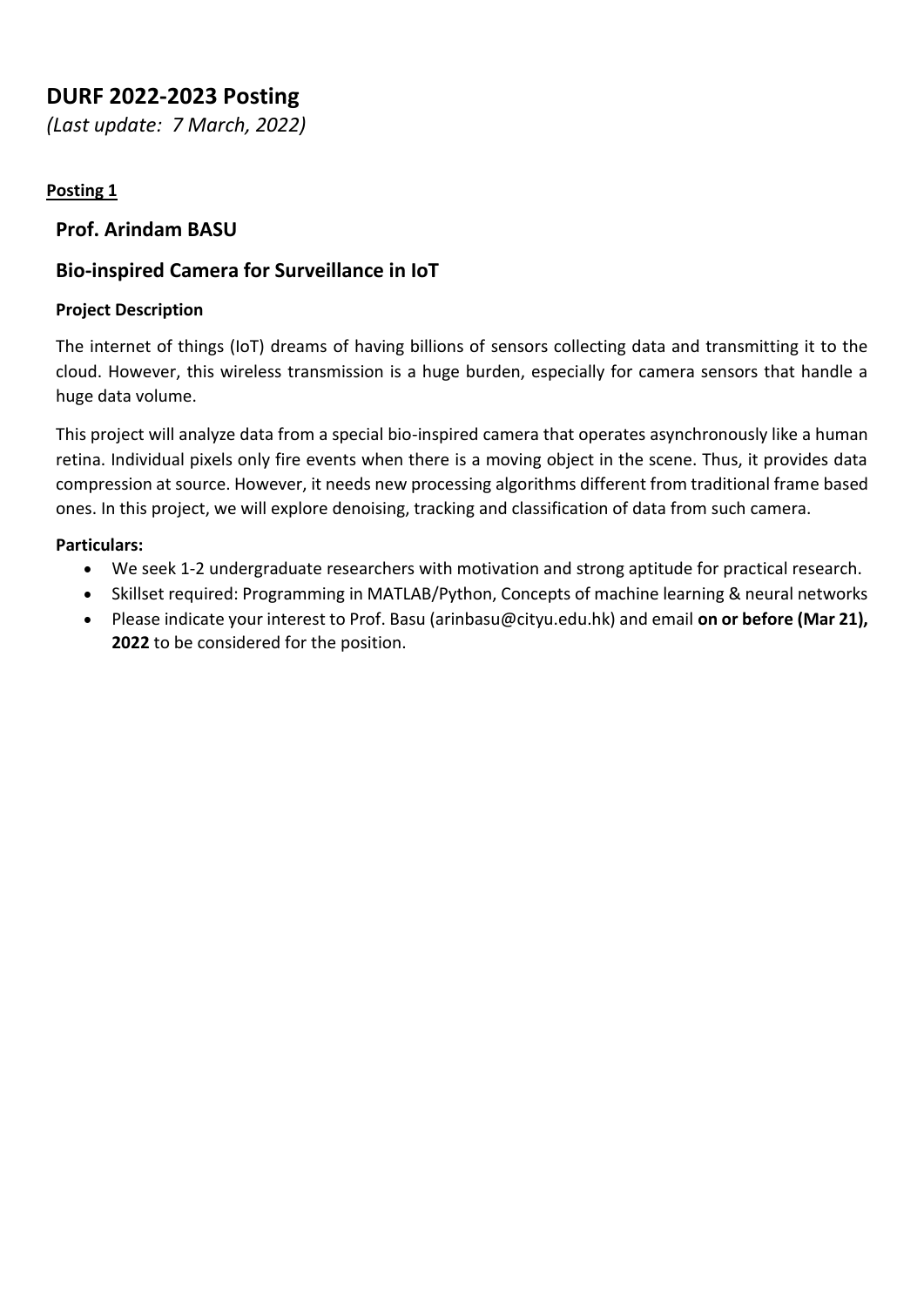### **Dr. Lai-Man PO**

## **Self-Supervised Learning with Generative Adversarial Networks**

#### **Project Description**

In a conventional Generative Adversarial Network (GAN), the discriminator is trained in an unsupervised manner to classify images as real or fake (binary classification). In semi-supervised GANs, in addition to being unsupervised, the discriminator is trained on the class labels of real images in a supervised manner (multi-class classification). Unsupervised models learn features, supervised models learn classification. In regular GANs, we focus on training the generator and discard the discriminator. In semi-supervised GANs, the generator is discarded, and the supervised classifier (discriminator) is retained, since the goal is to train a classifier with limited labeled data. Experimental results have demonstrated that this approach can improve classifier accuracy using only a small fraction of labeled data and large portion of unlabeled data. In this project, students will first learn how to apply semi-supervised GANs to become familiar with the technique to improve multiclass classification using only a small amount of labeled data. However, dataset labeling is labor-intensive, and recently self-supervised learning has become very attractive in deep learning research trained on pretext tasks using only unlabeled data. The ultimate goal of this project is to develop self-supervised GANs to train discriminator as a classifier in a self-supervised manner using pretext tasks such that large unlabeled datasets can be used for classifier training. We believe this approach has the potential to significantly improve the accuracy performance of classifier training with GANs.

#### **Particulars:**

- We seek 1-2 undergraduate researchers with motivation and strong aptitude for practical AI and deep learning research.
- Please indicate your interest to Dr. Lai-Man Po and eelmpo@cityu.edu.hk **on or before 14 April, 2022** to be considered for the position. The post may still be available after this date, but strong preference will be given to candidates who reply in timely fashion.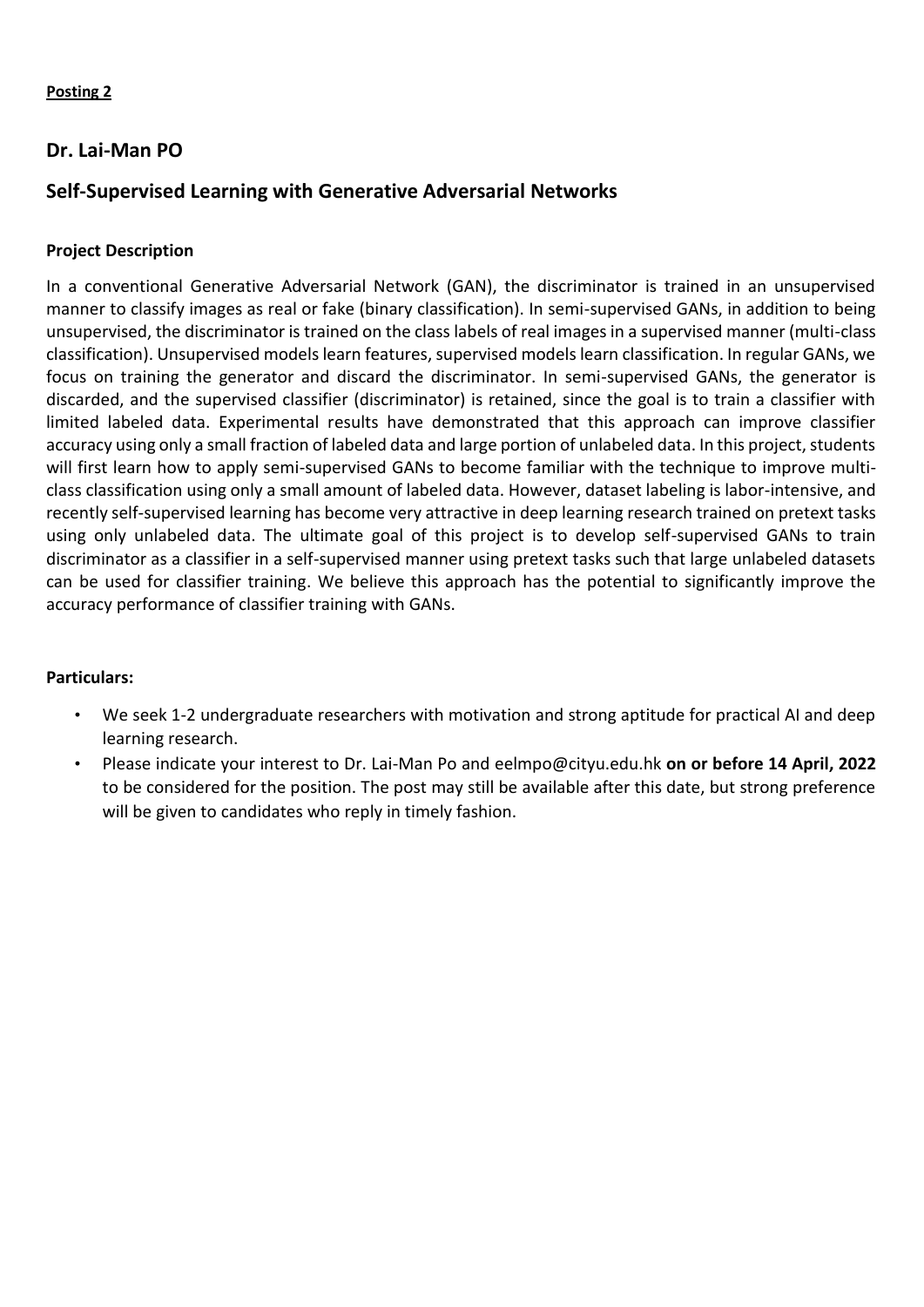#### **Dr. Leanne L H CHAN**

## **APP development on mental health monitoring**

#### **Project Description**

Smartphone is a skyrocketing product which gains popularity among all age groups, especially the younger generation. This may lead to serious and much earlier eye diseases such as macular degeneration or retinopathy. Pupil size can reveal the fatigue of a person. This project aims to develop a low-cost pupil/iris segmentation system in mobile application for stress management.

Motivated and qualified summer students are welcomed to work within my research group, in the general direction of mental health monitoring and APP development. We are looking for students who have a strong interest in computer vision and mobile APP development. Strong problem-solving skills are essential for this project and communication skills are a strong asset. Please contact Leanne Chan at leanne.chan@cityu.edu.hk **by 31st March 2022** if you are interested to apply. Project specifics will be discussed with suitable applicants.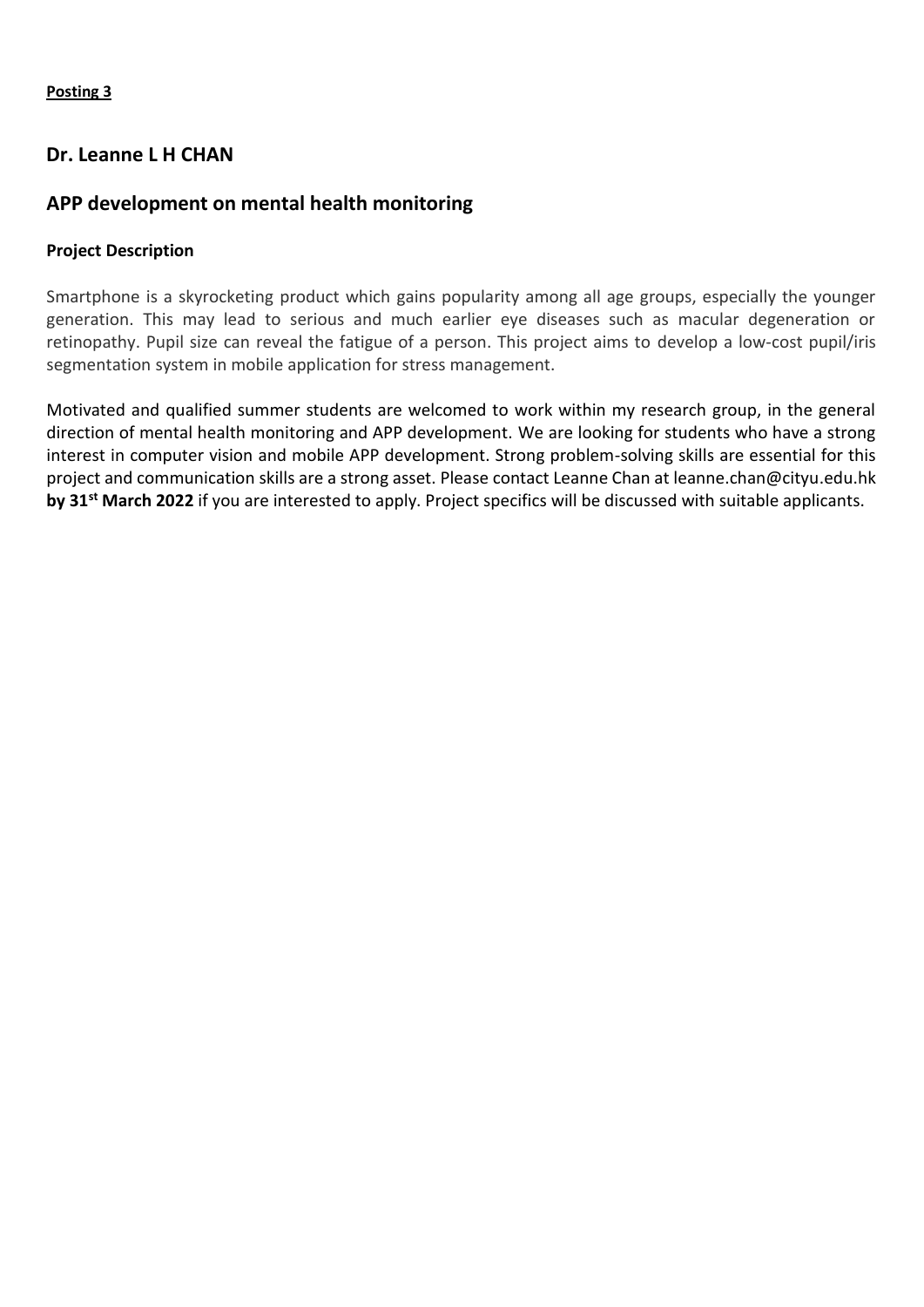## **Dr. Ray C C CHEUNG**

Motivated and qualified summer students are welcomed to work within my laboratory, CityU Architecture Lab for Arithmetic and Security (CALAS), in the general direction of System-on-Chip and High-Performance Computing. Some works involved include

- Research on ASIC/FPGA Design Methodology
- Research on CPU, RISC-V, ARM, Computer Architecture
- Research on Coupling AI and IoT System-level designs
- Developing solid skills in the state-of-the-art ARM/AMD/Intel Software & Hardware Platforms

We are looking for students who have a strong interest in FPGA programming and System-level Architecture. Strong problem-solving skills are essential for this project and communication skills is a strong asset. The preferred candidate should have taken performed satisfactorily in the course (EE2000, EE2004, EE3200).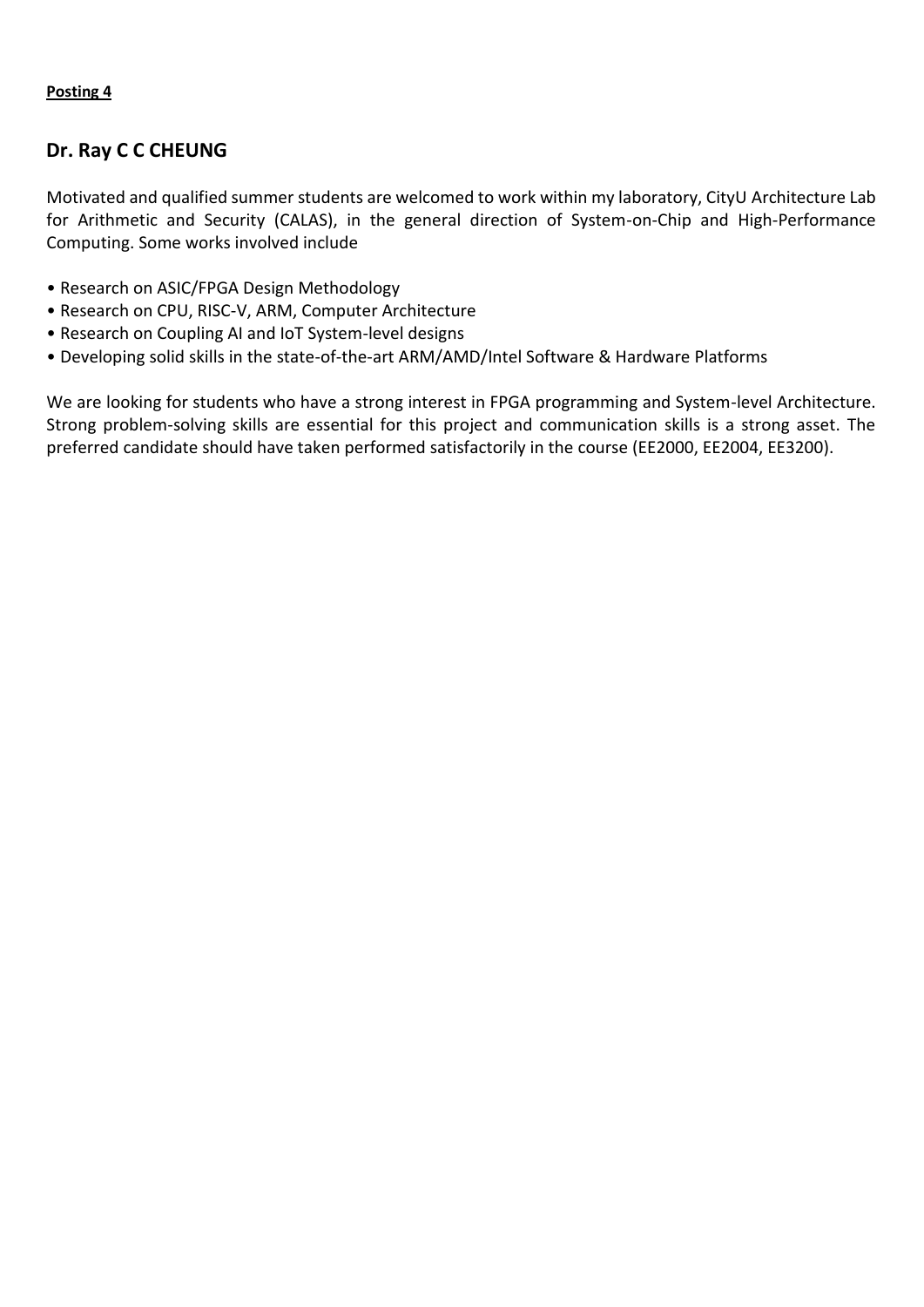## **Dr. Ehsan NEKOUEI**

## **Project Description**

#### **Project1: Control of Patient Queuing Systems in Hospitals**

Developing efficient healthcare systems has become more important in the last few decades for two major reasons: 1) the rapid increase in healthcare expenditures in more developed countries, and 2) the simultaneous growth of demand for healthcare services and patients' expectations of service quality. A major problem in patient appointment scheduling is appointment no-shows which lead to capacity underutilization and treatment delays. In this project, we will develop optimization algorithms for improving the efficiency of the patient scheduling and queuing systems. The performance of these algorithms will be verified using real-world data from hospitals.

#### **Project 2: Glucose Control Systems**

Description: DIABETES Mellitus is a metabolic disease characterized by insufficient production of insulin by the pancreas and elevated concentrations of blood glucose for prolonged periods of time. Chronic, untreated hyperglycemia can lead to serious complications that include cardiovascular diseases, blindness, kidney failure, and stroke. Furthermore, very low values of blood glucose (hypoglycemia) for even a few hours can can result in loss of consciousness and coma. Thus, the maintenance of normal glucose concentrations (euglycemia) is of critical importance for both diabetic and nondiabetic individuals.

In this project, we will numerically investigate the efficiency of glucose control strategies, such as PID, in regulating the glucose level. You will learn about the application of feedback control in biological systems. You will also improve your programming skills.

#### **Project 3: Building Control Systems**

Description: In this project, we will study different techniques for controlling the heating, ventilation, and airconditioning (HVAC) systems. HVAC systems are integral components of buildings and are responsible for a major portion of building energy consumption. You will learn to work with different building simulators as well as different control techniques for optimizing the energy consumption level of buildings, such as PID and reinforcement learning techniques.

#### **Project 4: Bayesian Filtering Techniques for Real-time Signal Denoising**

Description: This project will study different Bayesian filtering techniques for real-time denoising sensor measurements. Many problems in science require estimation of the state of a system that changes over time using a sequence of noisy measurements made on the system. In this project, you will learn about various filtering approaches, such as Kalman filter, particle filter, and Bayesian filters. We will investigate the application of Bayesian filtering in medical signal processing.